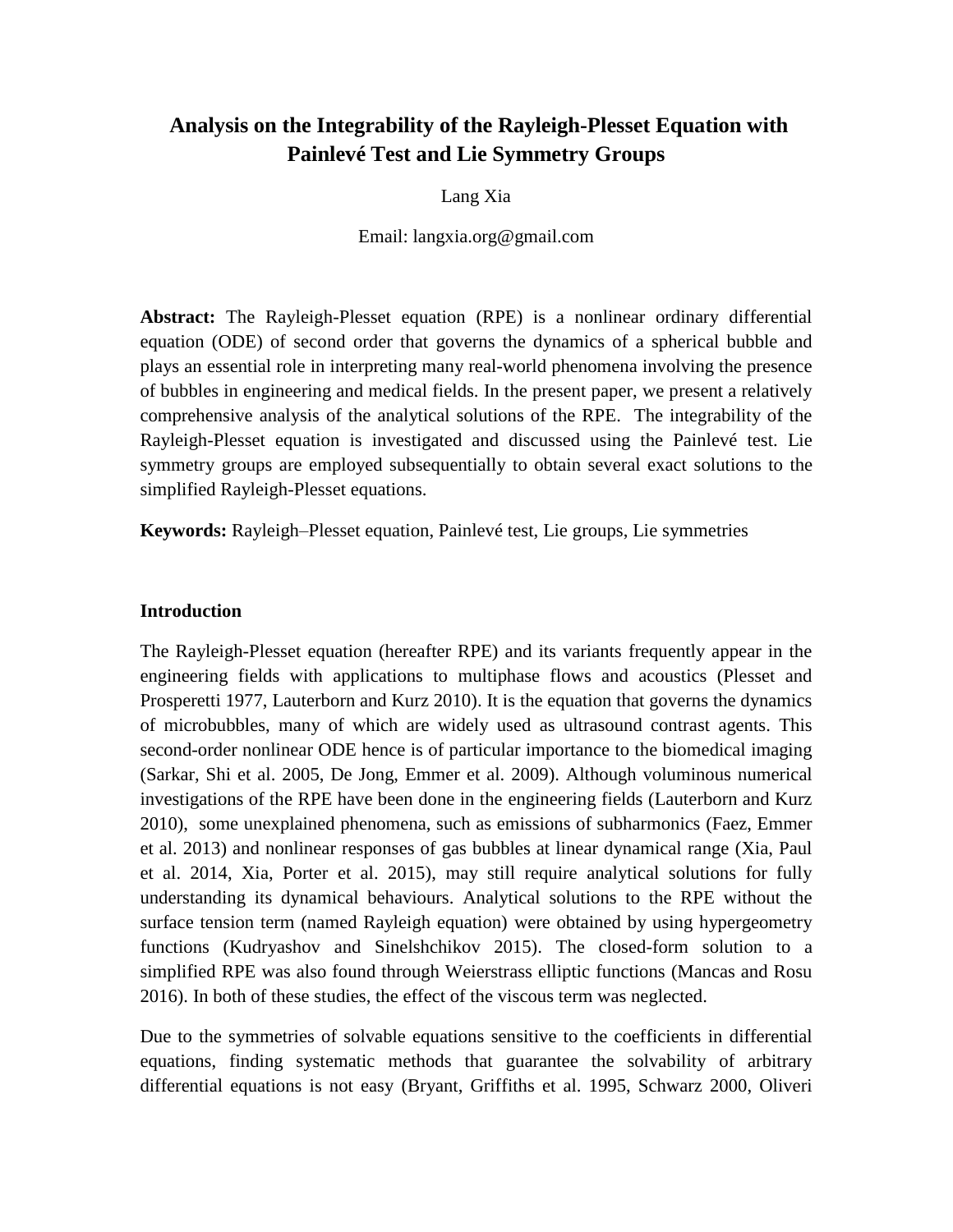2010, Tiwari, Pandey et al. 2013). Additionally, solvable equations may not admit Lie symmetry groups (Muriel and Romero 2011, Morando 2015). These may explain that no analytical solution to the RPE (in this paper Eq.(4)) has been found in the literature by far.

In this paper, we study the integrability and solvability of the RPE with the method of Painlevé test and Lie symmetry analysis (Lie group method), and thus focus on the second-order ordinary differential equation in a geometric perspective, which is in the form of

$$
F(t, R, \dot{R}, \ddot{R}) = 0, \quad \dot{R} := \frac{\partial}{\partial t} R, \quad \ddot{R} := \frac{\partial^2}{\partial t^2} R
$$
 (1)

More specifically, we study the Rayleigh-Plesset equation (RPE) for a free gaseous bubble in an incompressible liquid, which may be written as (Franc and Michel 2004)

$$
\ddot{R} + \frac{3}{2R} \dot{R}^2 + \frac{4\mu}{\rho R} \dot{R} + \frac{2\gamma}{\rho R^2} - \frac{P_{g0} R_0^{3k}}{\rho R^{3k+1}} + \frac{p(t)}{\rho R} = 0
$$
\n(2)

where *R* is the instantaneous radius of the bubble,  $P_{g0}$  the pressure inside the gas bubble,  $R_0$  the initial radius, *k* the polytropic constant of the inside gas,  $\rho$  the density of the surrounding liquid,  $\mu$  the viscosity of the liquid,  $\gamma$  the surface tension of the liquid, and  $p(t)$  the excitation pressure. To focus on the mathematical aspect, we nondimensionalize the above equation by assuming  $R_0$ ,  $\omega$  and  $p_0$  to be characteristic scales of bubble radius  $R(R \neq 0)$ , time t, and pressure p, that is

$$
R^* = \frac{R}{R_0}, \ t^* = t\omega, \ p^* = \frac{p}{p_0}
$$
 (3)

Thus we have the following non-dimensionalized RPE (the star symbol is omitted)

$$
\ddot{R} + \frac{3}{2R}\dot{R}^2 + \frac{1}{\text{Re}\,R^2}\dot{R} + \frac{\text{We}}{R^2} - \frac{p_n}{R^{3k+1}} + \frac{\text{Th}p(t)}{R} = 0\tag{4}
$$

where

$$
\text{Re} = \frac{\rho R_0^2 \omega}{4\mu}, \text{ We} = \frac{2\gamma}{\rho R_0^3 \omega^2}, \text{ Th} = \frac{p_0}{\rho R_0^2 \omega^2}, \text{ p}_n = \frac{p_{g0} R_0^{3k}}{\rho R_0^2 \omega^2}
$$
(5)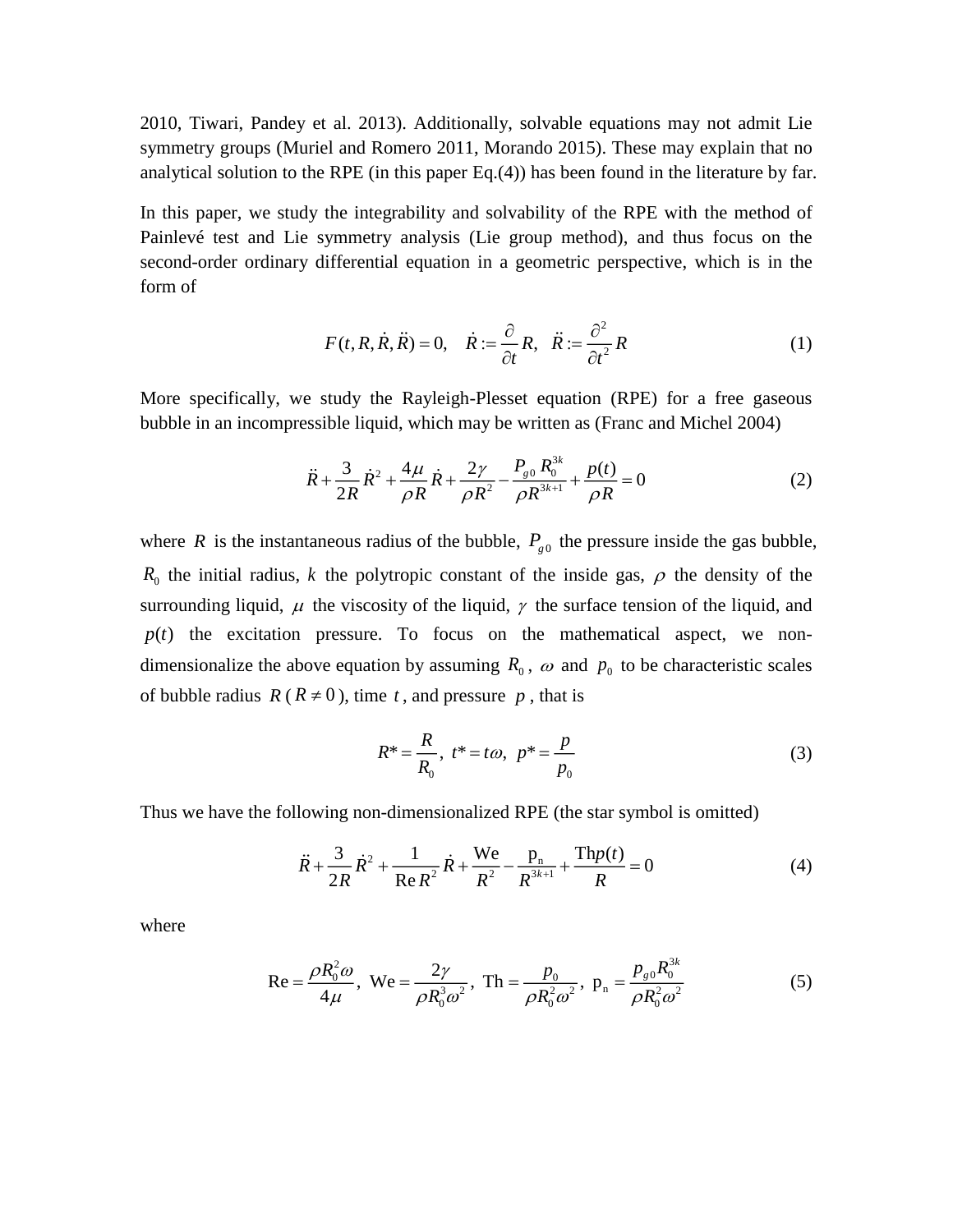here Re is the Reynolds number, We the Webber number, Th the Thoma cavitation number and  $p_n$  the pressure number.

## **Painlevé test**

More than one hundred years ago, the French mathematician Paul Painlevé and his colleagues discovered that any second order rational ordinary differential equation without movable branching points could be transformed into the following six Painlevé equations (Noumi 2004)

$$
P_1: \quad \vec{R} = 6\dot{R}^2 + t
$$
\n
$$
P_2: \quad \vec{R} = 2R^3 + tR + a
$$
\n
$$
P_3: \quad \vec{R} = \frac{1}{R}\dot{R}^2 - \frac{1}{t}\dot{R} + \frac{1}{t}(aR^2 + b) + cR^3 + \frac{d}{R}
$$
\n
$$
P_4: \quad \vec{R} = \frac{1}{2R}\dot{R}^2 + \frac{3}{2}R^3 + 4tR^2 + 2(t^2 - a)R + \frac{b}{R}
$$
\n
$$
P_5: \quad \vec{R} = \left(\frac{1}{2R} + \frac{1}{R-1}\right)\dot{R}^2 - \frac{1}{t}\dot{R} + \frac{(R-1)^2}{t^2}\left(aR + \frac{b}{R}\right) + \frac{c}{t}R + d\frac{R(R+1)}{R}
$$
\n
$$
P_6: \quad \vec{R} = \frac{1}{2}\left(\frac{1}{R} + \frac{1}{R-1} + \frac{1}{R-t}\right)\dot{R}^2 - \left(\frac{1}{t} + \frac{1}{t-1} + \frac{1}{R-t}\right)\dot{R}
$$
\n
$$
+ \frac{R(R-1)(R-t)}{t^2(t-1)^2}\left(a + b\frac{t}{R^2} + c\frac{t-1}{(R-1)^2} + d\frac{t(t+1)}{(R-t)^2}\right)
$$

The solutions to the above equations are called *Painlevé transcendents*. We can discuss the integrability of the RPE by checking if there exist movable singularities. We may write the Eq.(4) again in the form of

$$
\ddot{R} = -\frac{3}{2R}\dot{R}^2 - \frac{1}{\text{Re }R^2}\dot{R} - \frac{\text{We}}{R^2} + \frac{p_n}{R^{3k+1}} - \frac{\text{Th}p(t)}{R}
$$
(6)

or

$$
F(t, R, \dot{R}, \ddot{R}) = \ddot{R} - f(t, R, \dot{R}) = 0
$$
\n(7)

where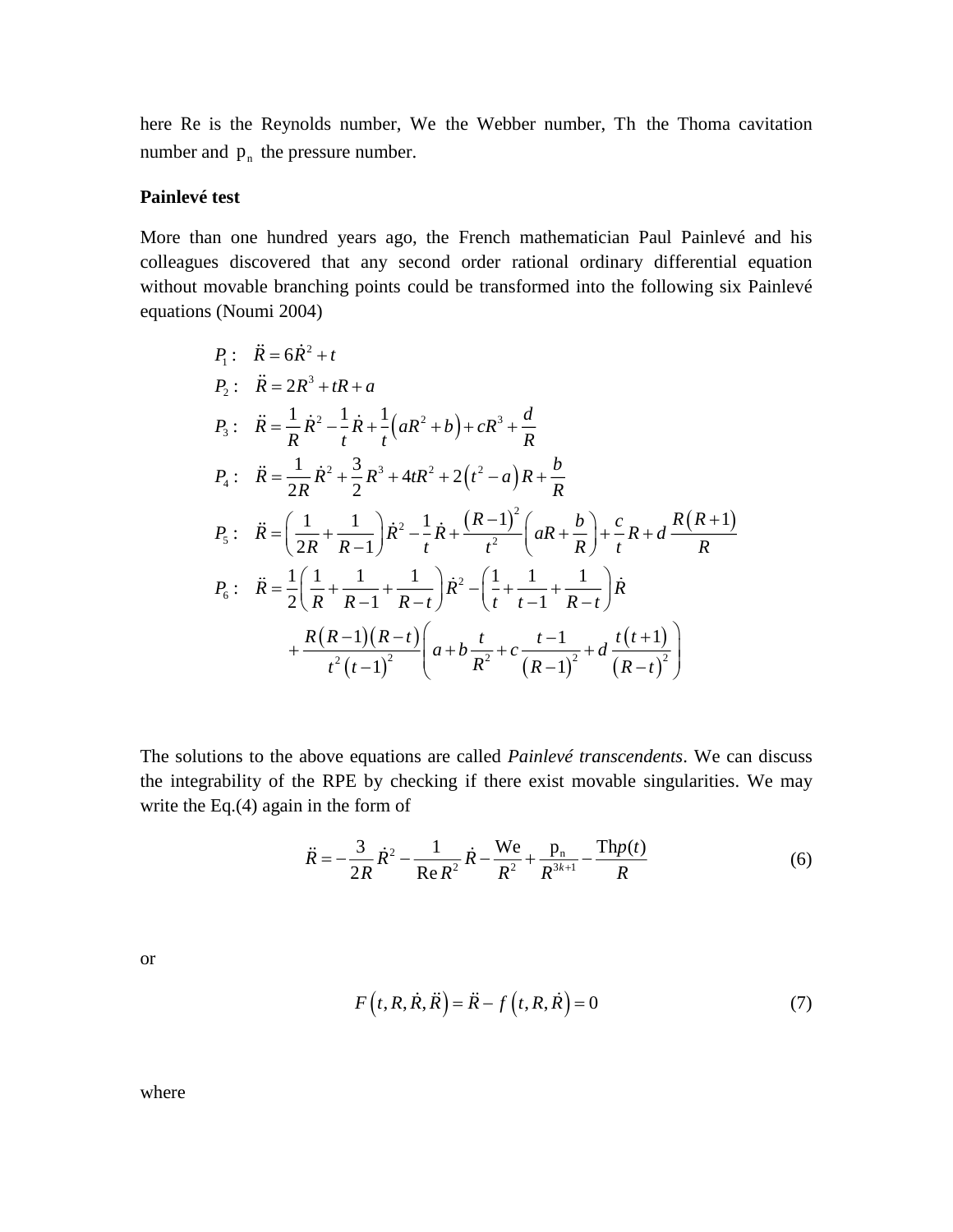$$
f = \frac{p_n}{R^{3k+1}} - \frac{3}{2R} \dot{R}^2 - \frac{1}{\text{Re } R^2} \dot{R} - \frac{\text{We}}{R^2} - \frac{\text{Th}p(t)}{R}
$$
(8)

According to the principle of Painlevé test, Eq.(7) is globally integrable if the function *f* is rational in  $\hat{R}$ , algebraic in  $R$  and analytic in  $t$ . In Eq.(8)  $f$  is not algebraic with respect to  $R$  and thus the equation is not globally integrable. Furthermore, an ordinary differential equation is said to have *Painlevé property* if all the movable singularities of all its solutions are poles (Baldwin and Hereman 2006). A singularity is movable if it depends on the constants of integration of the ODE. We can use Laurent series solutions of the differential equation to check if the RPE has Painlevé property. The Laurent series is written in the form of

$$
R(t) = \tau^{-\alpha} \sum_{i=0}^{\infty} a_i \tau^i, \quad \alpha \in \mathbb{Z}^+ \tag{9}
$$

where  $a_0(t) \neq 0$  and  $\tau = t - t_0$ . The leading order terms (with the lowest exponent of  $\tau$ ) will dominate the behaviors of the solution  $R(t)$ . By the analysis of the coefficient of the leading term, we can detect if any movable singularities exist. This can be done by checking whether the equation is solvable with respect to the leading term of Eq.(9). Therefore, substituting the following relation

$$
R(t) = a_0 \tau^{-\alpha} \tag{10}
$$

into the RPE Eq.(6), we obtain the following relation for the leading power as

$$
(5\alpha + 2)a_0 \alpha = 0 \tag{11}
$$

The solution to the above equation is  $\alpha = -2/5$ , which is impossible since it has to be an integer. As a result, the RPE does not pass the Painlevé test and hence does not have Painlevé property.

Using the Laurent series we can easily see that, in Eq.(6), the coefficients of the leading term are dominant and thus determined by the left-hand side term *R* and the first term of the right-hand side  $-3R^2/2R$  because both of them have the lowest exponent of *τ*. Eq.(6) is similar to  $P_3$  or  $P_4$  of the Painlevé transcendents, but complicated by the coefficients. It suggests that the coefficients of a differential equation play a critical role in solving the differential equation analytically. Therefore, the RPE cannot pass the Painlevé test. In the following sections, the possible analytical solutions to RPE type equations are discussed with using symmetry analysis.

### **Symmetry Analysis**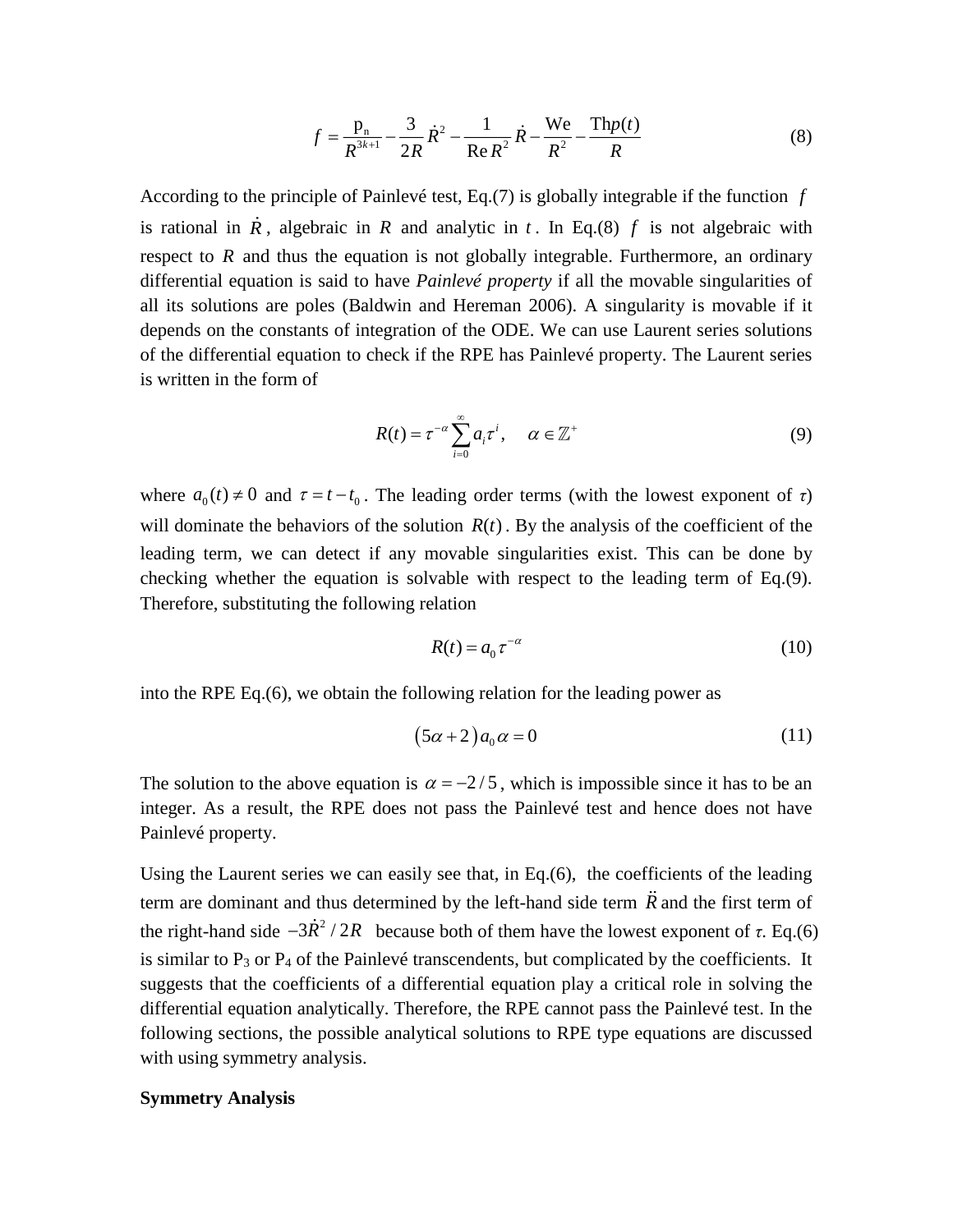Since looking at the domain and codomain of a given differential equation as a product manifold can be naturally generalized to the jet manifold, it provides a more unified and concise language to the Lie symmetry method by studying jet bundles and corresponding Cartan distributions of the differential equation. We plan to discuss the problem here using the machinery of jet bundles. We shall first introduce some basic concepts relevant to the present paper, readers who wish to explore more details can go to (Saunders 1989, Krasil'shchik and Vinogradov 1999)

Let  $(E, \pi, M)$  be a locally trivial smooth bundle over a smooth manifold M, of which the set of *sections* is  $\Gamma(\pi) = {\sigma : \pi \circ \sigma = id_M}$ . The *r-jet bundle manifold* associated with the bundle can be defined as

$$
J_p^r(\pi) = \{ j_p^r \sigma : p \in M, \sigma \in \Gamma(\pi) \}
$$

where the *r*-th equivalence class  $j<sub>r</sub><sup>r</sup>$  $j_p^r \sigma$  is called *r-jet* of  $\sigma$  at *p*. Thus, the disjoint union of the fiber manifolds

$$
J^r(\pi) = \bigsqcup_{p \in M} j_p^r(\pi)
$$

forms a smooth *vector bundle*  $(J^r(\pi), \pi_r, M)$  that is called *jet bundle*. The construction also induces *affine bundles*  $(J^r(\pi), \pi_{r,k}, J^k(\pi))$ , here  $0 \le k < r$  and  $J^0(\pi) = E$ .

Suppose  $\theta \in J'(\pi)$ , Let  $\Gamma_{\sigma}^r \subset J'(\pi)$  be the graph of r-jets, then the span of all planes tangent to the graph  $\Gamma_{\sigma}^r|_{\theta}$  is called the *Cartan plane*  $\mathcal{C}_{\theta}$ . The disjoint union of the | Cartan planes

$$
\mathcal{C} = \bigsqcup_{\theta \in J^{r}(\pi)} \mathcal{C}_{\theta}
$$

is an integrable distribution that is called the *Cartan distribution*, which is the basic geometric structure on the manifold  $J^r(\pi)$ .

Given an ordinary differential equation as

$$
F(t, R, \dot{R}, \ddot{R}) = 0
$$

Then the set

$$
\mathcal{E} = \{ (t, R, \dot{R}, \ddot{R}) : F(t, R, \dot{R}, \ddot{R}) = 0 \}
$$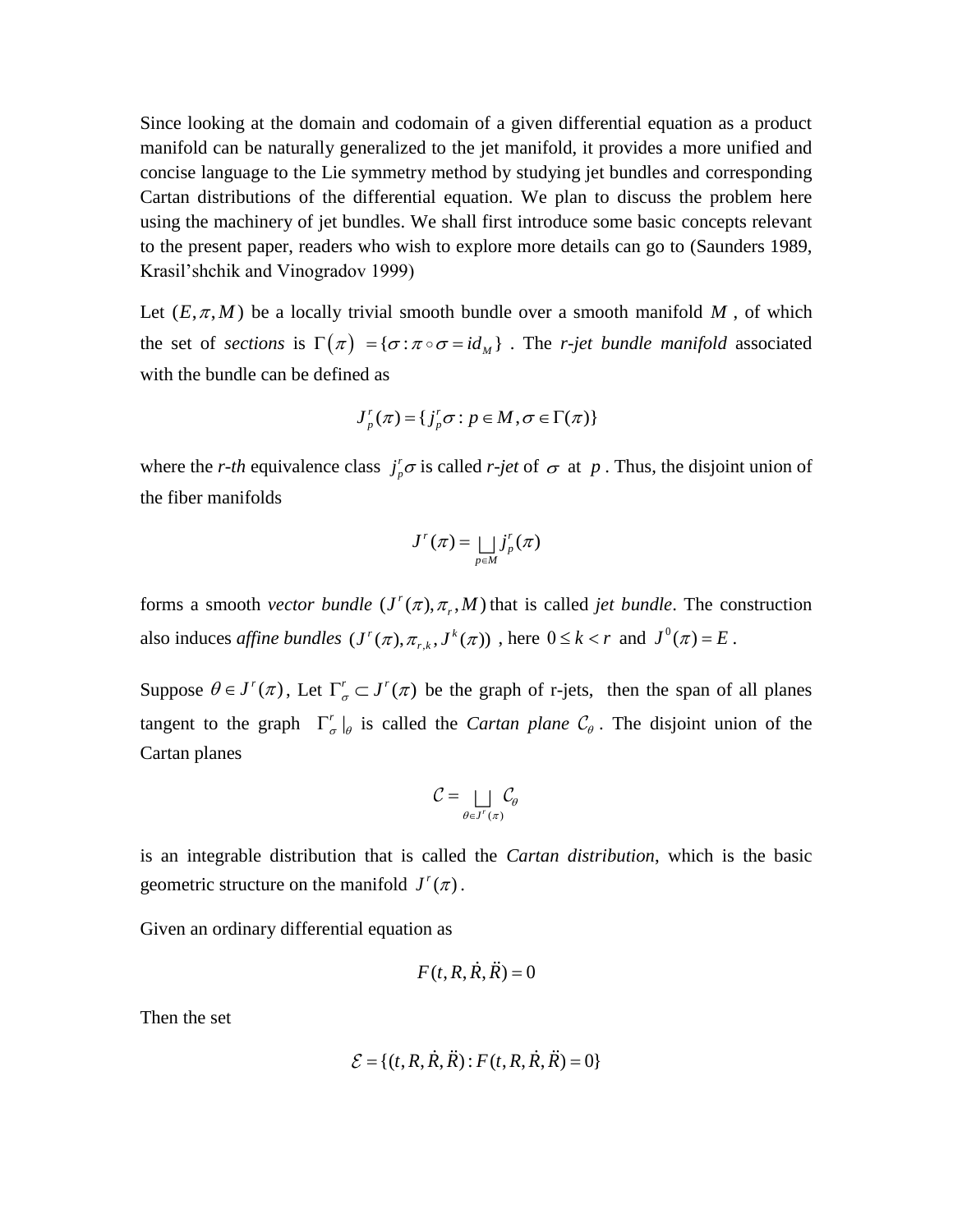defines a submanifold in  $J^2(\pi) = (\mathbb{R} \times \mathbb{R}^3, \pi, \mathbb{R})$ . The Cartan distribution on the 2-jet manifold in the local coordinates then can be characterized by the following contact forms

$$
\omega_0 = dR - \dot{R}dt
$$

$$
\omega_1 = d\dot{R} - \ddot{R}dt
$$

of which the restriction on the equation  $\mathcal E$  induces the Cartan distribution on the equation (Krasil'shchik and Vinogradov 1999, Xia 2015)

$$
\mathcal{C}_{\theta}(\mathcal{E}) = \mathcal{C}_{\theta} \cap T_{\theta} \mathcal{E}
$$

where  $T_{\theta}$ **E** is the tangent space on the equation at  $\theta$ . A maximal integral manifold of the Cartan distribution  $\mathcal{C}_{\theta}(\mathcal{E})$  is called a *general solution* to the equation  $\mathcal{E}$ .

As for the RPE in this paper, we can define a nowhere vanishing vector field on  $J^0(\pi)$ spanned by

$$
X = \xi(t, R)\frac{\partial}{\partial t} + \eta(t, R)\frac{\partial}{\partial R}
$$

which is also generated by a one-parameter group  $\Phi \in C^{\infty}(J^0(\pi))$ . Then X is called the Lie point symmetry if its lifting on  $J^2(\pi)$  is in the form of

$$
X^{(2)} = \xi \frac{\partial}{\partial t} + \eta \frac{\partial}{\partial R} + \eta^I \frac{\partial}{\partial \dot{R}} + \eta^H \frac{\partial}{\partial \ddot{R}}
$$

such that

$$
X^{(2)}F(t, R, R, R) \big|_{F=0} = 0
$$

where

$$
\eta^I = D_i \eta - \dot{R} D_i \xi
$$

$$
\eta^I = D_i \eta^I - \ddot{R} D_i \xi
$$

and the operators of total differentiation are as

$$
D_t = \frac{\partial}{\partial t} + \dot{R}\frac{\partial}{\partial R} + \ddot{R}\frac{\partial}{\partial \dot{R}}
$$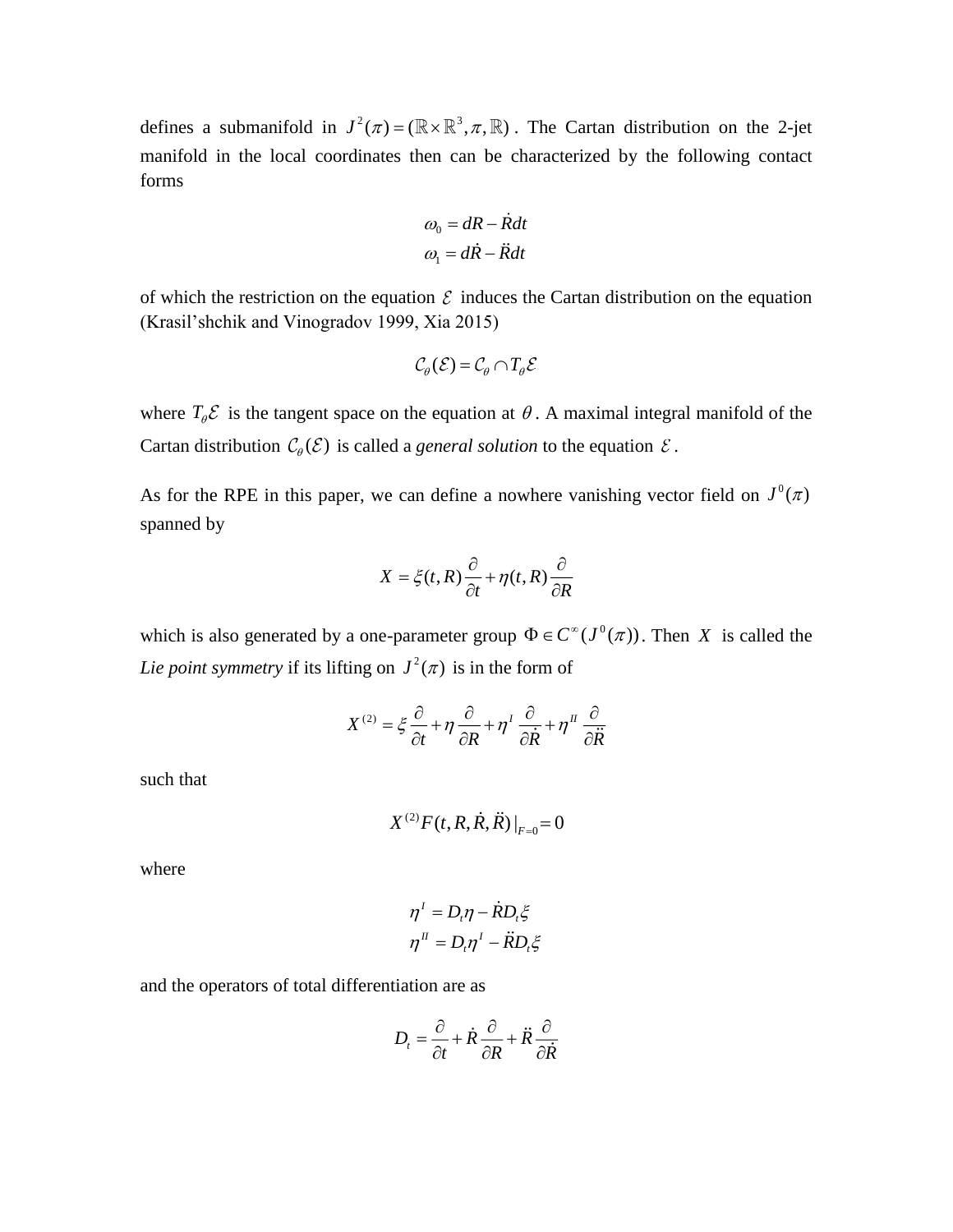Furthermore, if  $\Phi \in C^{\infty}(J^1(\pi))$ , we call *X* the *Lie contact symmetry*. One can quickly check that the lifting of Lie symmetries preserve the Cartan distribution (Krasil'shchik and Vinogradov 1999, Xia 2015), e.g.

$$
\mathcal{L}_{X^{(2)}}\omega = \lambda \omega , \qquad \forall \lambda \in C^{\infty} (J^1(M))
$$

We know that some differential equations can be solved though they do not admit any lie symmetry. Some authors then proposed new symmetry methods by which their Lie algebras are not closed. In this paper, we remind readers that the so-called *λ-symmetry* (Muriel and Romero 2011) is nothing but with the following expression

$$
\eta^I = D_i \eta - \dot{R} D_i \xi + \lambda (\eta - \dot{R} \xi)
$$
  

$$
\eta^I = D_i \eta^I - \ddot{R} D_i \xi + \lambda (\eta^I - \dot{R} \xi)
$$

where  $\lambda \in C^{\infty}(J^1(\pi))$ . Since it has not given new results for our equations, we do not present the *λ-symmetry* analysis here.

### *Lie point symmetries*

Lie point symmetry analysis of the similar type of the equation has been done by some authors (Maksimov 2004, Tiwari, Pandey et al. 2013), whereas none of the works relates them to the RPE, in the following section, we will present some primary results for the RPE Eq. $(4)$ .

Recall the one-parameter Lie transformation group of the form (Xia 2011)

$$
t^* = \phi(t, R, \varepsilon) = t + \xi \varepsilon + o(\varepsilon^2)
$$
  
\n
$$
R^* = \psi(t, R, \varepsilon) = t + \eta \varepsilon + o(\varepsilon^2)
$$
\n(12)

and the corresponding infinitesimal generator (Lie algebra)

$$
X = \xi \frac{\partial}{\partial t} + \eta \frac{\partial}{\partial R}
$$
 (13)

where

$$
\xi = \xi(t, R) = \frac{d\phi}{d\varepsilon}\big|_{\varepsilon=0}
$$
  

$$
\eta = \eta(t, R) = \frac{d\psi}{d\varepsilon}\big|_{\varepsilon=0}
$$
 (14)

Also, the second prolongation (lifting) of the vector field *X* can be written as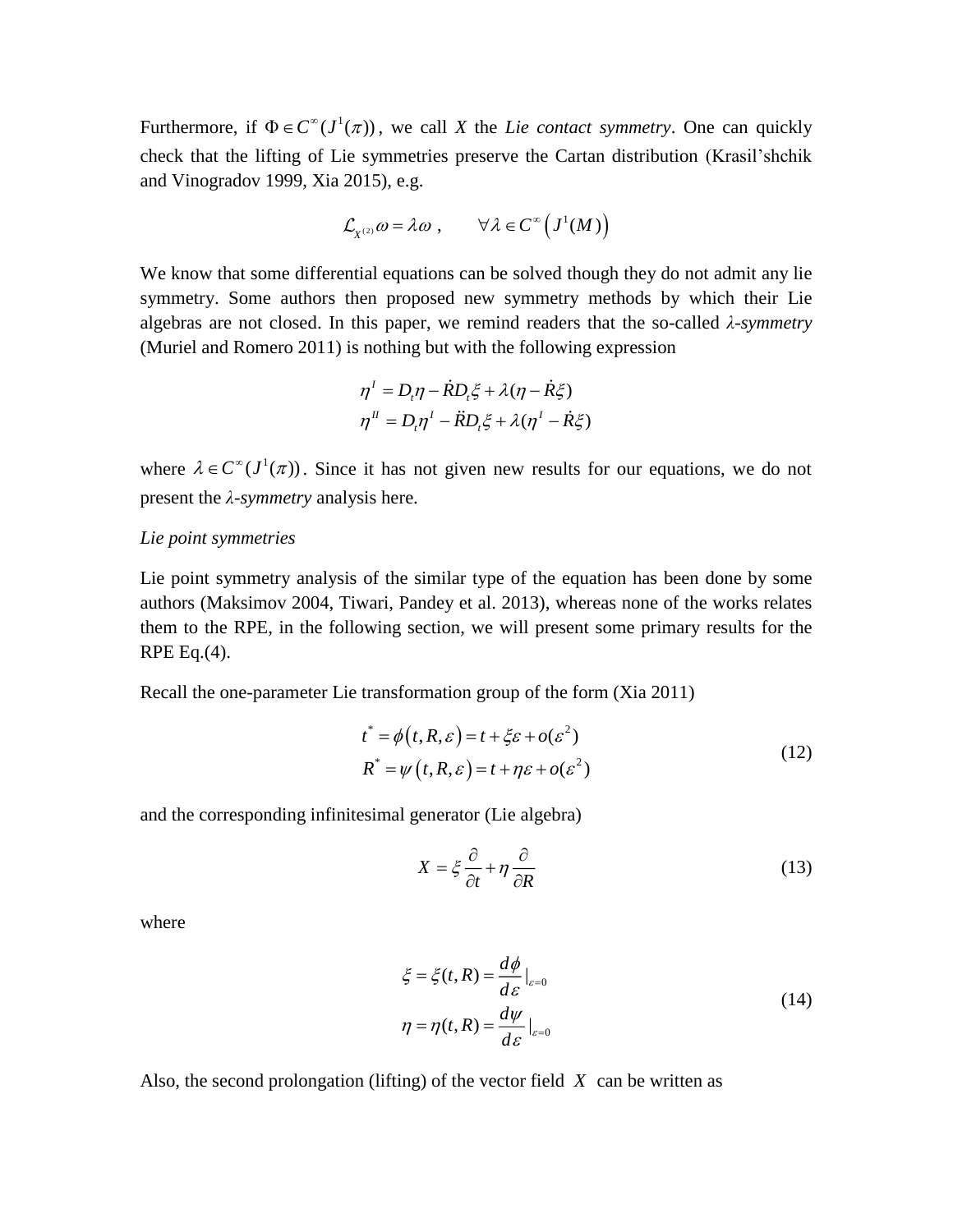$$
X^{(2)} = \xi \frac{\partial}{\partial t} + \eta \frac{\partial}{\partial R} + \eta' \frac{\partial}{\partial \dot{R}} + \eta'' \frac{\partial}{\partial \ddot{R}}
$$
(15)

By applying

$$
X^{(2)}F(t, R, \dot{R}, \ddot{R})|_{F=0} = 0 \tag{16}
$$

the determining equations can be obtained. Usually, solving the determining equations is not easier than solving the original differential equations. It is the reason why the Lie group method was not of much practical use before the developing of modern computers. Right now by using CAS software or related packages, we can readily solve the systems of linear partial differential equations. For the RPE Eq.(4), the determining equations obtained by using MAPLE are as follows

$$
2\xi_{RR}R - 3\xi_R = 0\tag{17}
$$

$$
4\text{Re}\xi_{ik}R^{2} - 2\eta_{RR}\text{Re}R^{2} - 3\eta_{R}\text{Re}R - 4\xi_{R} + 3\eta\text{Re} = 0
$$
 (18)

$$
\operatorname{Re}\xi_{tt} R^{3k+3} - 2\eta_{tR} \operatorname{Re} R^{3k+3} - 3\operatorname{Re} p(t) \operatorname{Th}\xi_{R} R^{3k+2} - 3\eta_{t} \operatorname{Re} R^{3k+2}
$$
  
-3
$$
\operatorname{Re}\operatorname{We}\xi_{R} R^{3k+1} - \xi_{t} R^{3k+1} + 2\eta R^{3k} + 3p_{n} \operatorname{Re}\xi_{R} R^{2} = 0
$$
 (19)

$$
\operatorname{Re}\eta_{n}R^{3k+3} + 2\operatorname{ReTh}p(t)\xi_{n}R^{3k+2} + \operatorname{ReTh}p(t)\xi R^{3k+2} - \operatorname{ReTh}\eta_{n}p(t)R^{3k+2}
$$
  
+2\operatorname{ReWe}\xi\_{n}R^{3k+1} - \operatorname{ReWe}\eta\_{n}R^{3k+1} - \operatorname{ReTh}\eta\_{n}p(t)R^{3k+1} + \eta\_{n}R^{3k+1} (20)  
-2\operatorname{ReWe}\eta R^{3k} - 2p\_{n} \operatorname{Re}\xi\_{n}R^{2} + p\_{n} \operatorname{Re}\eta\_{n}R^{2} + 3kp\_{n} \operatorname{Re}\eta\_{n}R + p\_{n} \operatorname{Re}\eta\_{n}R = 0

It is not difficult to check in the CAS software MAPLE that, the only solution to above equations is zero with arbitrary  $p(t)$  or the equation coefficients. This fact is somewhat the drawback of all kinds of symmetry analysis. Their symmetries are very much sensitive to those coefficients and boundary conditions, and hence it is unable to guarantee the general solutions to a given differential equation. That is the motivation we carry out Lie symmetry analysis on the equations of specific physical meanings. We shall then analyze the possible solutions by specifying coefficients and the unknown function  $p(t)$  properly.

**Case 1:**  $p(t) = \text{const} = p_0$ . In this case, the physical meaning corresponds to the behaviors of a gas bubble under hydrostatic pressure. Then a solution to the above four determining equations is

$$
\xi = \text{const}, \quad \eta = 0 \tag{21}
$$

It correlates to a one-dimensional Lie subalgebra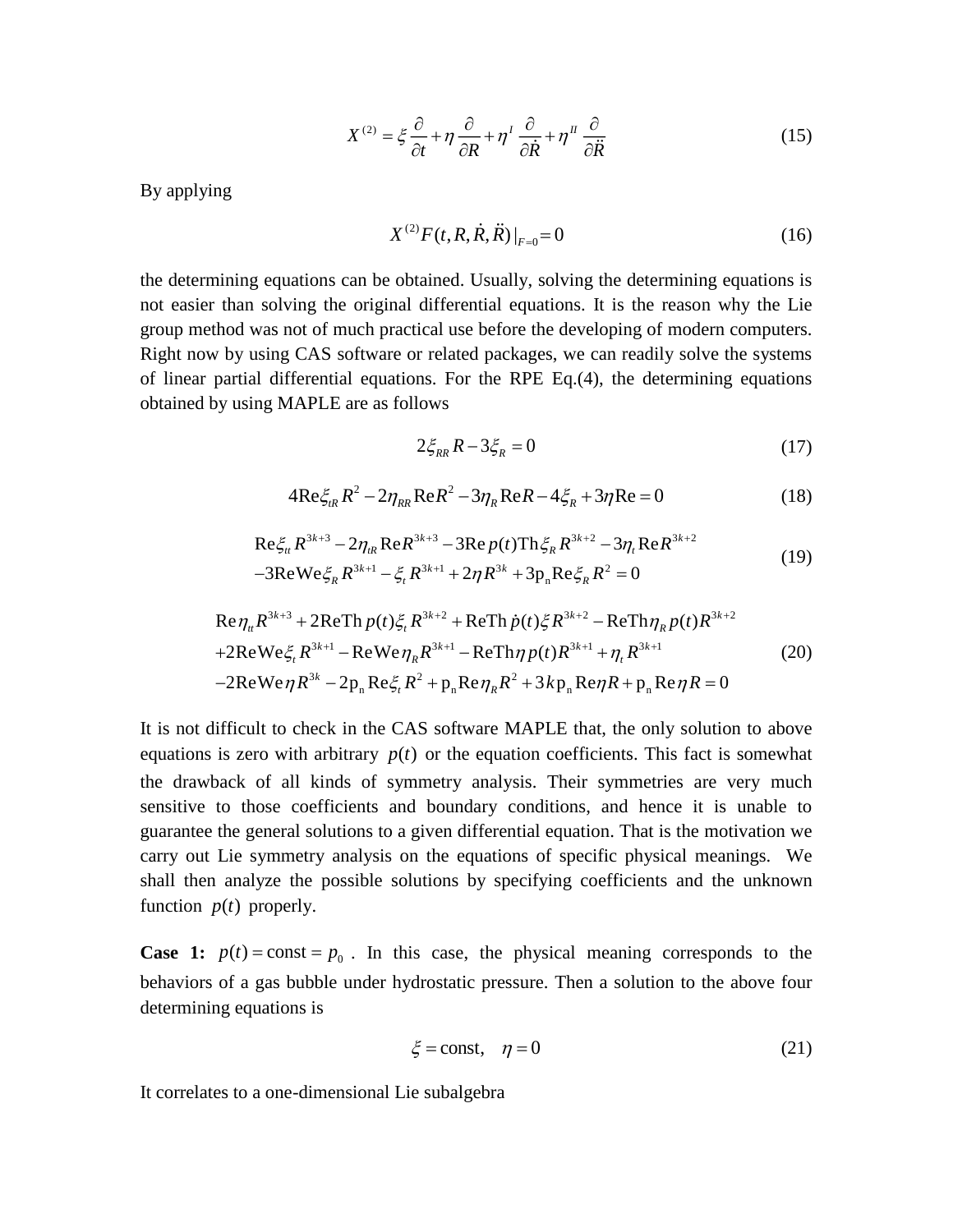$$
X = \text{const} \frac{\partial}{\partial t} \tag{22}
$$

which is corresponding to a translation group along *x*-axis. An invariant solution for the equation thus can be obtained

$$
R = \frac{1}{3p_0 Th} \left( \frac{Y}{2} + \frac{2We^2}{Y} - We \right)
$$
  
and  

$$
Y = \left( 43^{\frac{3}{2}} p_0 Th \sqrt{p_n (27p_0^2 p_n Th^2 - 4We^3)} - 8We^3 + 108p_0^2 p_n Th^2 \right)^{\frac{1}{3}}
$$
 (23)

It is the equilibrium radius of the bubble at hydrostatic pressure  $p_0$ . Furthermore, the Lie subalgebra allows reduction of the equation into the following first order ODE

$$
2x^{2}y\frac{dy}{dx} + 3xy^{2} + \frac{2}{Re}y - 2p_{n}x^{1-3k} + 2p_{0}Thx + 2We = 0
$$
 (24)

here we denote

$$
y(x) = R(t), \quad x = R(t) \tag{25}
$$

as a matter of convenience.

*Case 1.1:* The viscosity and surface tension are not included. Thus, Eq.(24) is reduced to

$$
2xy\frac{dy}{dx} + 3y^2 - \frac{2p_n}{x^{3k}} + 2p_0 \text{Th} = 0
$$
 (26)

Let the initial condition to be  $R(0) = 0$  or  $y(1) = 0$ , we will have

$$
y(x)^{2} = \frac{2}{3} p_{0} \text{Th}\left(\frac{1}{x^{3}} - 1\right) + \frac{2}{3} \left(\frac{1}{x^{3}} - \frac{1}{x^{3k}}\right) \frac{p_{n}}{(k-1)}
$$
(27)

or

$$
\dot{R}^2 = \frac{2}{3} p_0 \text{Th} \left( \frac{1}{R^3} - 1 \right) + \frac{2}{3} \left( \frac{1}{R^3} - \frac{1}{R^{3k}} \right) \frac{p_n}{(k-1)}
$$
(28)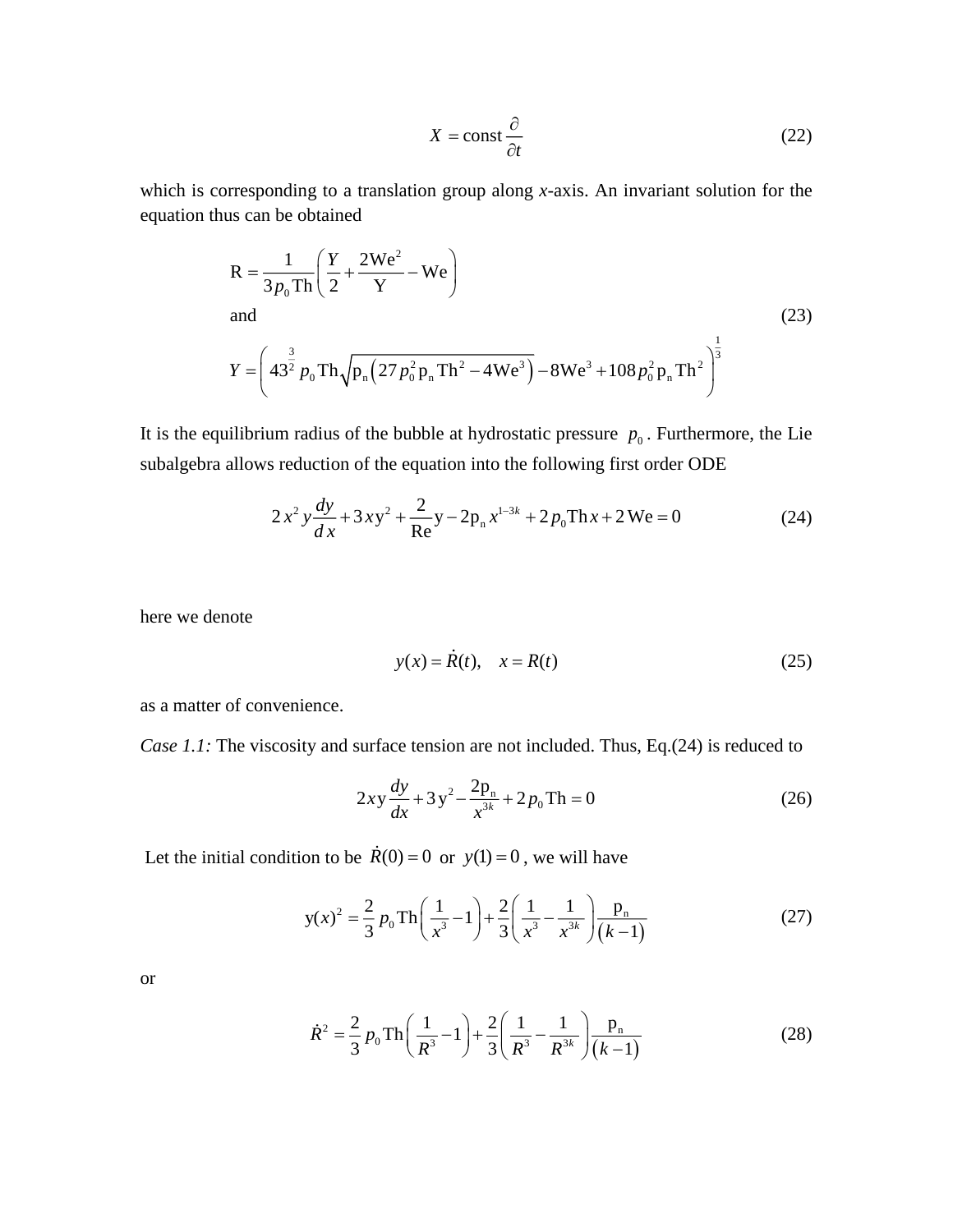When the polytropic constant  $k = 1$ , the above solution (28) is reduced to the previous result (Mancas and Rosu 2016). Substituting the above equation into Eq.(4), and applying an additional initial condition  $R(0) = 1$ , we have

$$
t = \sqrt{\frac{3}{2}} \int_{R}^{1} \frac{a^{3/2}}{\sqrt{\left( \left(1 - a^3\right) \text{Th } p_0 - p_n \frac{\left(a^{3-3k} - 1\right)}{\left(k - 1\right)}\right)}} da
$$
 (29)

Eq.(29) characterizes how the radius of a bubble evolved under varying hydrostatic pressures. It is a more general case considering the impact of polytropic constant, which could be substantial in engineering applications. For example, a gas bubble in a liquid exchanges gas with the surrounding liquid and thus the gas content inside the bubble also alters. And Eq.(29) is capable of characterizing how the evolution of the radius is affected by the gas content.

*Case 1.2:* Continuing on the Rayleigh equation, if the excitation pressure has the form of

$$
p(t) = c \left(at + b\right)^{-\frac{6k}{3k+2}}
$$
\n(30)

which corresponds to the acoustic field inside an experimental flask (Maksimov 2004). In this situation, its determining equations can be obtained as

$$
\xi(t,R) = at + b, \quad \eta(t,R) = \frac{2aR}{3k+2}
$$
\n(31)

where *a*, *b* and *c* are arbitrary constants. For a special case  $a = b = c = k = 1$ , we have  $p(t) = (t+1)^{-6/5}$ . The invariant solution to this case is

$$
R(t) = \left(\frac{p_n}{\text{Th}}\right)^{\frac{1}{3}} (t+1)^{\frac{2}{5}}
$$
 (32)

**Case 2:**  $k = 2/3$ , We = 0. In this case, we manually set the polytropic constant  $k < 1$ , which may not refer to any explicit physical meaning. However, it is the case that the solvable Lie subalgebra can be obtained. Meanwhile, Given the excitation pressure

$$
p(t) = \frac{c}{(at+b)}
$$
\n(33)

then we have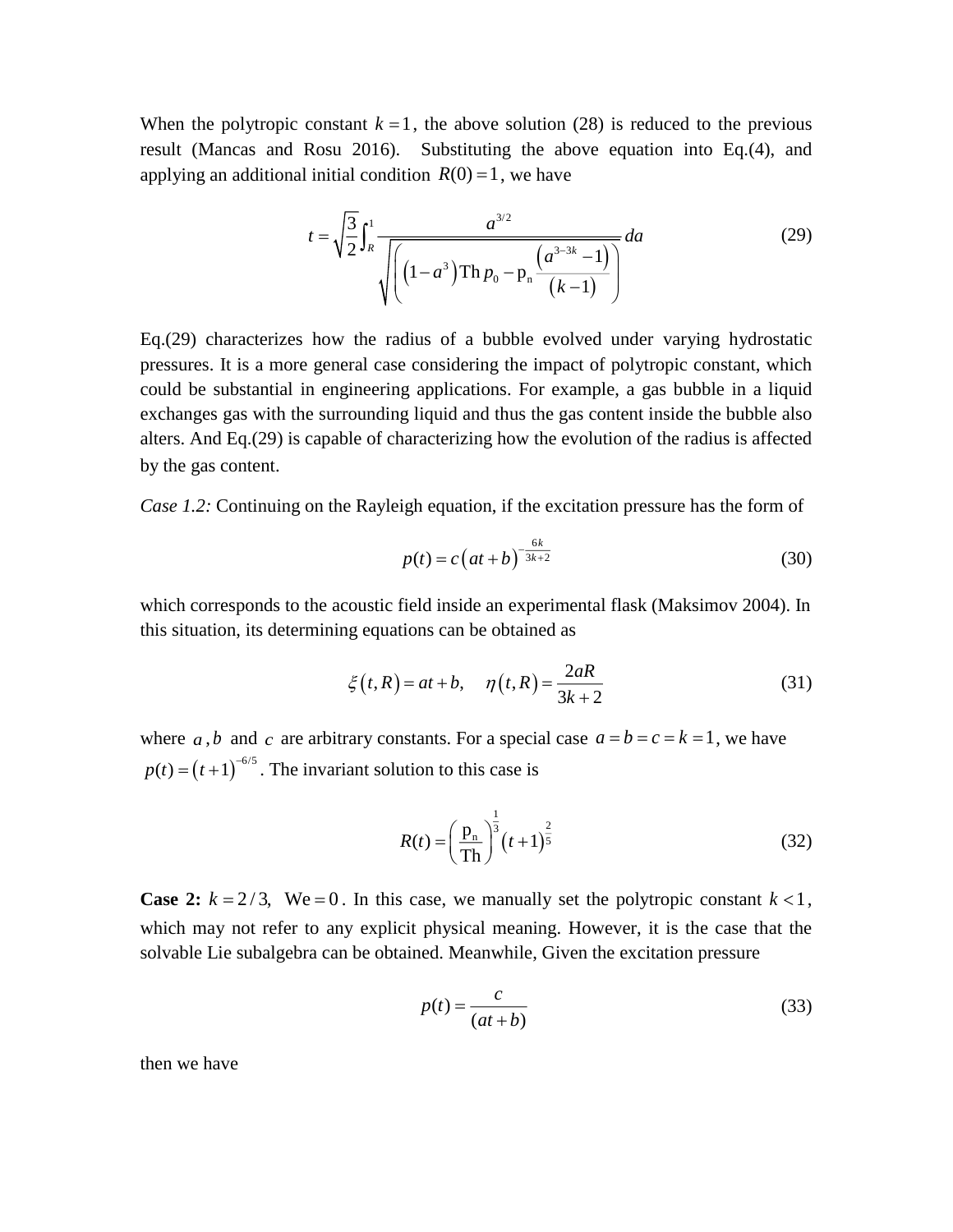$$
\xi(t,R) = at + b, \quad \eta(t,R) = \frac{a}{2}R\tag{34}
$$

and the Lie subalgebra is

$$
X = (at+b)\frac{\partial}{\partial t} + \frac{a}{2}R\frac{\partial}{\partial R}
$$
 (35)

For the special case  $a = b = c = 1$ , we have the invariant solution in the form of

$$
R(t)^{2} = 2\left(\sqrt{\left(2Th + \frac{1}{Re}\right)^{2} + 2p_{n}} - 2Th - \frac{1}{Re}\right)(t+1)
$$
 (36)

**Case 3:**  $k = 1/3$ ,  $1/Re = 0$ . In this case, we neglect the impact of viscosity and assume the excitation pressure is in the form of

$$
p(t) = \frac{c}{\left(at+b\right)^{\frac{2}{3}}} \tag{37}
$$

we have

$$
\xi(t,R) = at + b, \quad \eta(t,R) = \frac{2a}{3}R
$$
 (38)

and the Lie subalgebra is

$$
X = (at+b)\frac{\partial}{\partial t} + \frac{2a}{3}R\frac{\partial}{\partial R}
$$
 (39)

again let  $a = b = c = 1$ , the invariant solution to this case is

$$
R(t) = \frac{1}{2} \left( Y - \frac{3Th}{Y} \right) (t+1)^{\frac{2}{3}}
$$
  
and  

$$
Y = \left( 3\sqrt{9 (We - p_n)^2 + 3Th^3} - 9We + 9p_n \right)^{\frac{1}{3}}
$$
 (40)

### **Discussion**

We have shown that, from the abovementioned analysis, the RPE does not pass the Painlevé test nor admit Lie symmetry groups generally. However, the particular cases of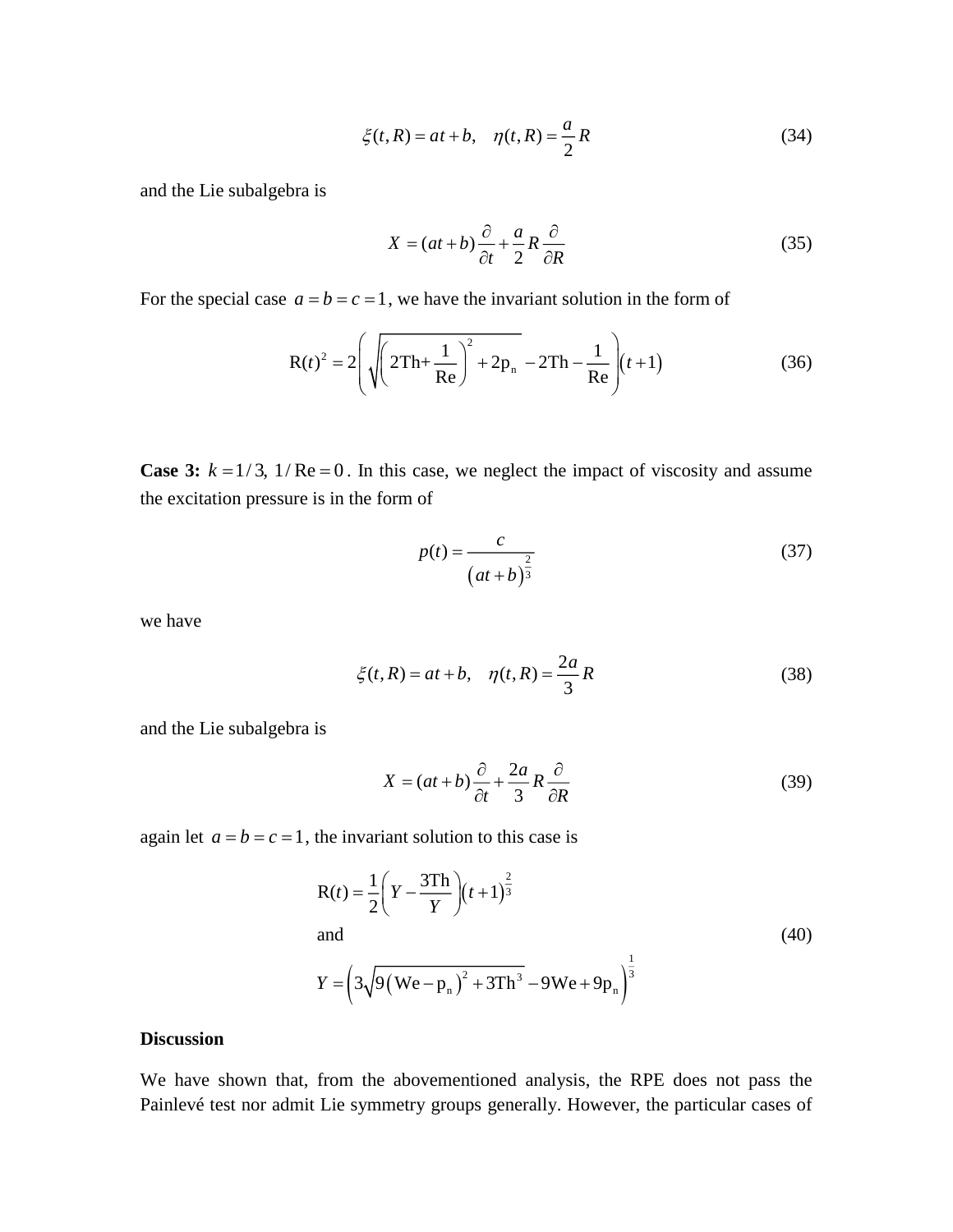the Rayleigh-Plesset equation have invariant solutions corresponding to several physical meanings. We may also analyze the integrability of the equation by reviewing it from the physical perspective. Multiplying Eq.(4) by the integral factor  $R^2R$  and assuming  $k = 1$ , we will have

$$
\frac{1}{2}\frac{d}{dt}\left(R^{3}\dot{R}^{2}\right) + \frac{\dot{R}}{\text{Re}}\frac{1}{2}\frac{d}{dt}\left(R^{2}\right) + \text{We}\frac{1}{2}\frac{d}{dt}\left(R^{2}\right) + \text{Thp}(t)R\frac{1}{2}\frac{d}{dt}\left(R^{2}\right) - \text{p}_{n}\frac{d}{dt}\left(\ln R\right) = 0\tag{41}
$$

The above form of the Rayleigh-Plesset equation is nothing but the balance of energy. The first term refers to the kinetic energy of a bubble; the second term relates to the interface dissipation due to the viscosity of the surrounding medium; the third term refers to potential energy of the surface tension; the forth term refers to the input energy; and the last term refers to the potential energy of the gas inside the bubble. Rearrange the order of the above equation<br>  $\frac{1}{2} \frac{d}{dr} (R^3 \dot{R}^2) + \left( \frac{\dot{R}}{R} + \text{Th}p(t)R \right) \frac{1}{r^2} \frac{d}{dr^2} (R^2) + \text{We} \frac{1}{r^2} \frac{d}{dr^2} (R$ order of the above equation

the above equation  
\n
$$
\frac{1}{2}\frac{d}{dt}\left(R^3\dot{R}^2\right) + \left(\frac{\dot{R}}{\text{Re}} + \text{Th}p(t)R\right)\frac{1}{2}\frac{d}{dt}\left(R^2\right) + \text{We } \frac{1}{2}\frac{d}{dt}\left(R^2\right) - \text{p}_n\frac{d}{dt}\left(\ln R\right) = 0 \tag{42}
$$

Therefore, in Eq.(42) we can easily see that the coefficient of the second term  $R/Re+Thp(t)R$ , which also depends on the time variable and cannot be written into the time derivative, determines possible first integrations of the Rayleigh-Plesset equation.

#### **Conclusions**

The integrability of the Rayleigh-Plesset equation was studied using both the Painlevé test and Lie symmetry analysis. Although the equation generally cannot be transformed into any of the six Painlevé equations, solutions to some simplified Rayleigh-Plesset equation are still achievable. Several invariant solutions of specific physical meanings were presented. The physical parameters (as the coefficients in the equation) have a significant impact on the possibility of obtaining analytical solutions. The Rayleigh-Plesset equation does not admit any Lie symmetry groups when the value of the polytropic constant is higher than one; meanwhile, the undetermined function  $p(t)$ contributes to the complexity of Lie symmetry analysis. Thus, the invariant solutions can be only obtained by choosing proper coefficients and the unknown function  $p(t)$ .

#### **References**

Baldwin, D. and W. Hereman (2006). "Symbolic software for the Painlevé test of nonlinear ordinary and partial differential equations." Journal of Nonlinear Mathematical Physics **13**(1): 90-110.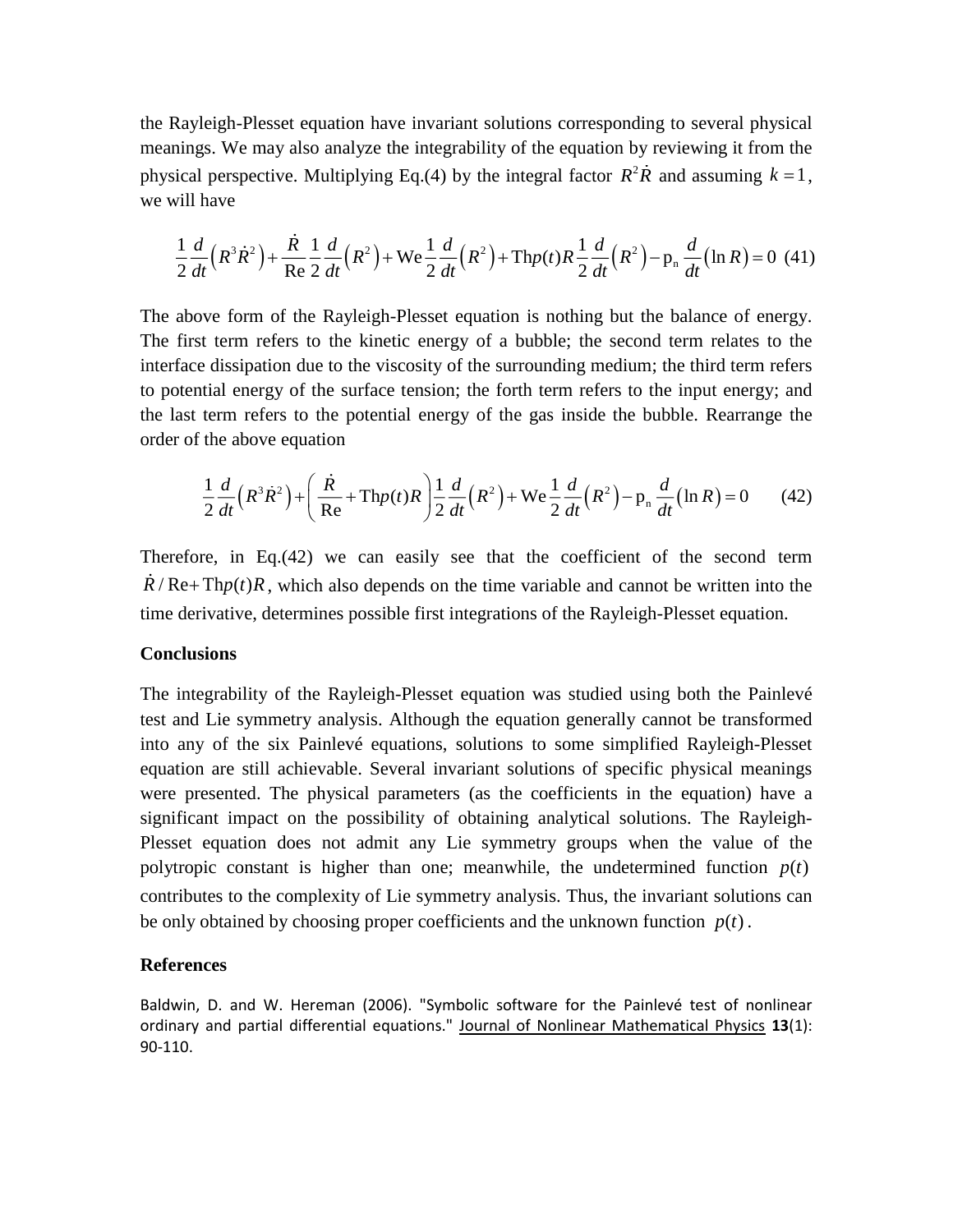Bryant, R., et al. (1995). Toward a geometry of differential equations. Geometry, Topology, & Physics, Conf. Proc. Lecture Notes Geom. Topology.

De Jong, N., et al. (2009). "Ultrasonic characterization of ultrasound contrast agents." Medical & biological engineering & computing **47**(8): 861-873.

Faez, T., et al. (2013). "20 years of ultrasound contrast agent modeling." Ultrasonics, Ferroelectrics, and Frequency Control, IEEE Transactions on **60**(1).

Franc, J.-P. and J.-M. Michel (2004). Fundamentals of cavitation (fluid mechanics and its applications), Kluwer Academic, Dordrecht, The Netherlands.

Krasil'shchik, I. and A. Vinogradov (1999). "Symmetries and conservation laws for differential equations of mathematical physics."

Kudryashov, N. A. and D. I. Sinelshchikov (2015). "Analytical solutions for problems of bubble dynamics." Physics Letters A **379**(8): 798-802.

Lauterborn, W. and T. Kurz (2010). "Physics of bubble oscillations." Reports on progress in physics **73**(10): 106501.

Maksimov, A. O. (2004). Dynamical symmetries in cavitation phenomena, ICA.

Mancas, S. C. and H. C. Rosu (2016). "Evolution of spherical cavitation bubbles: Parametric and closed-form solutions." Physics of Fluids (1994-present) **28**(2): 022009.

Morando, P. (2015). "Reduction by λ–symmetries and σ–symmetries: a Frobenius approach." Journal of Nonlinear Mathematical Physics **22**(1): 47-59.

Muriel, C. and J. Romero (2011). "A λ-symmetry-based method for the linearization and determination of first integrals of a family of second-order ordinary differential equations." Journal of Physics A: Mathematical and Theoretical **44**(24): 245201.

Noumi, M. (2004). "Painlevé equations through symmetry, Translations of Mathematical Monographs, vol. 223." American Mathematical Society, Providence, RI.

Oliveri, F. (2010). "Lie symmetries of differential equations: classical results and recent contributions." Symmetry **2**(2): 658-706.